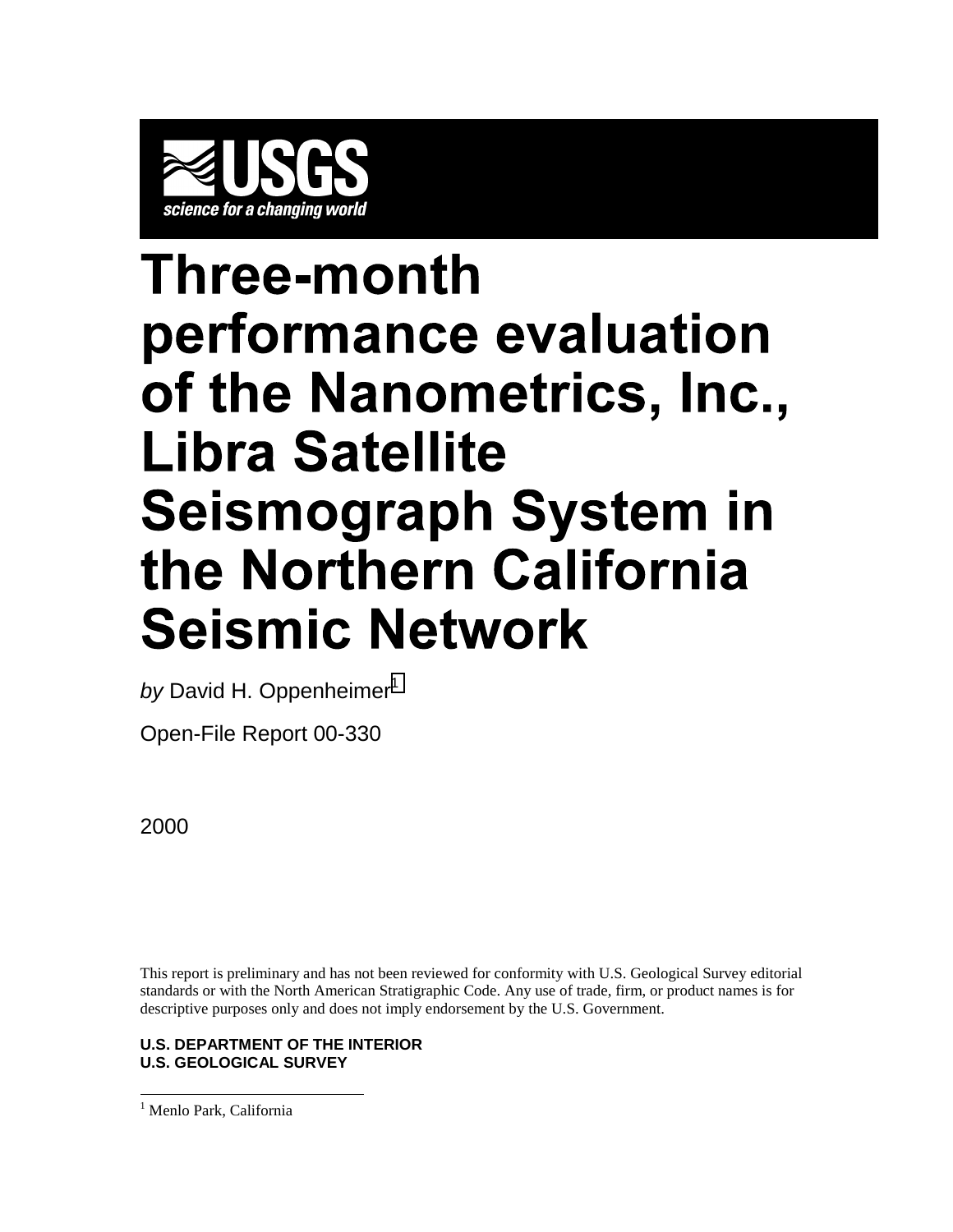# **Three-month performance evaluation of the Nanometrics, Inc., Libra Satellite Seismograph System in the Northern California Seismic Network**

# **Background**

In 1999 the Northern California Seismic Network (NCSN) purchased a Libra satellite seismograph system from Nanometrics, Inc to assess whether this technology was a cost-effective and robust replacement for their analog microwave system. The system was purchased subject to it meeting the requirements, criteria and tests described in Appendix A. In early 2000, Nanometrics began delivery of various components of the system, such as the hub and remote satellite dish and mounting hardware, and the NCSN installed and assembled most equipment in advance of the arrival of Nanometrics engineers to facilitate the configuration of the system. The hub was installed in its permanent location, but for logistical reasons the "remote" satellite hardware was initially configured at the NCSN for testing.

During the first week of April Nanometrics engineers came to Menlo Park to configure the system and train NCSN staff. The two dishes were aligned with the satellite, and the system was fully operational in 2 days with little problem. Nanometrics engineers spent the remaining 3 days providing hands-on training to NCSN staff in hardware/software operation, configuration, and maintenance. During the second week of April 2000, NCSN staff moved the entire remote system of digitizers, dish assembly, and mounting hardware to Mammoth Lakes, California. The system was reinstalled at the Mammoth Lakes water treatment plant and communications successfully reestablished with the hub via the satellite on 14 April 2000. The system has been in continuous operation since then.

This report reviews the performance of the Libra system for the three-month period 20 April 2000 through 20 July 2000. The purpose of the report is to assess whether the system passed the acceptance tests described in Appendix A. We examine all data gaps reported by NCSN "gap list" software and discuss their cause.

# **System configuration and effect on data loss**

We purchased the Libra system as a replacement for our analog microwave system that telemeters seismic data from Mammoth Lakes to Menlo Park. At the remote site in Mammoth Lakes we connected three Nanometrics 6-channel HRD24 dataloggers to a Cygnus satellite terminal and configured them in an unusual fashion. Rather than having one datalogger per station, we use each of the 6 channels of the datalogger to digitize a single, analog, vertical channel telemetered from a remote station. Thus with 3 data loggers at the remote site we were able to transmit with one transceiver and very small aperture terminal (VSAT) 100 sample/sec, 24-bit continuous data from 18 different seismic stations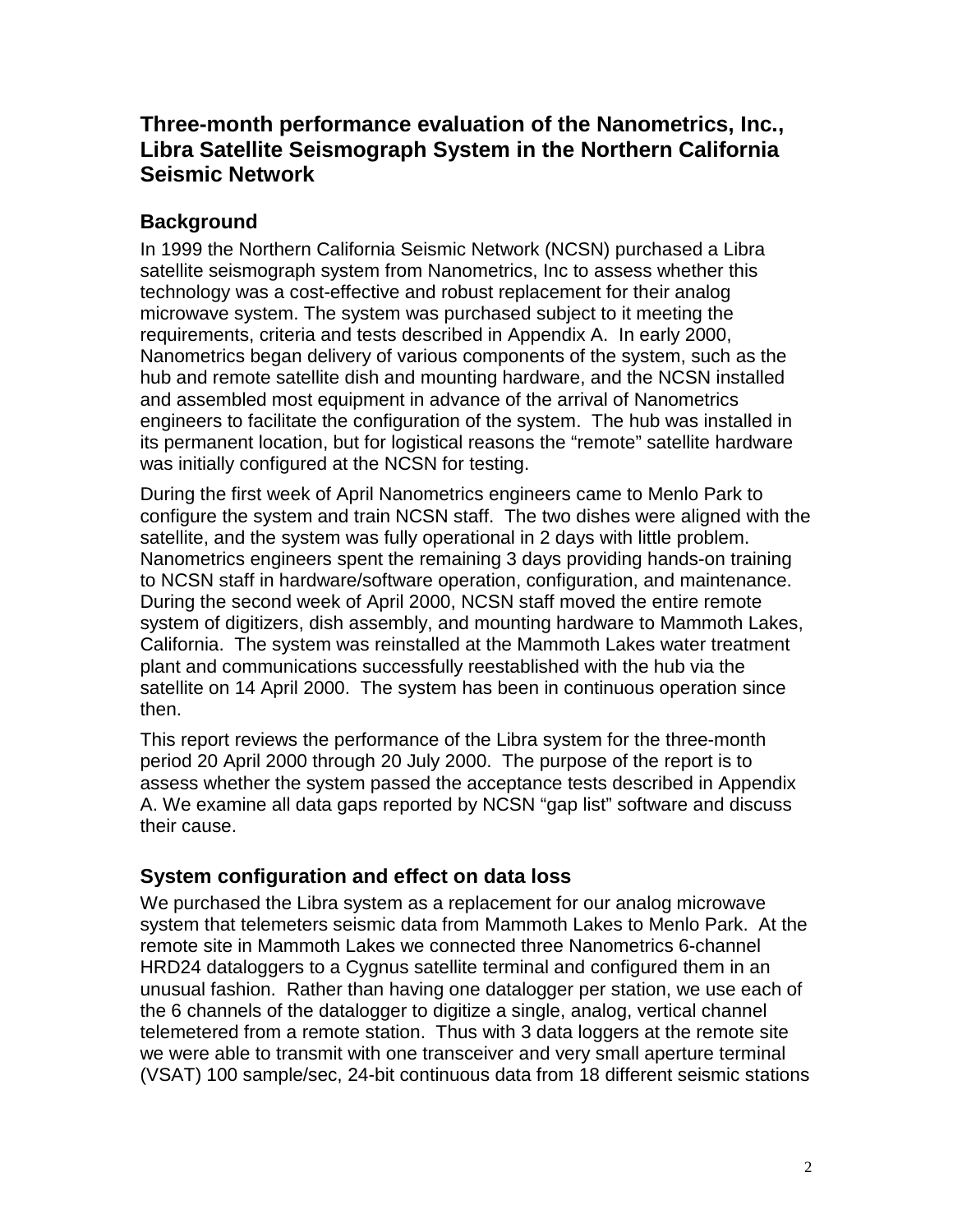(Figure 1) over a single, 100KHz block of satellite transponder bandwidth. Nanometrics software permits each channel to be given a different name.

The Nanometrics acquisition software has the capability to retrieve missing data packets from the remote seismic datalogger as long as the data resides in the memory buffer of the datalogger. The length of time in which data resides in memory is a function of the data sample rate, number of channels, amount of datalogger memory, and efficiency of data compression. Practically speaking, if the satellite system is available and data compression is optimal, it can recover missing data within 1.5 hours of occurrence after which the data in memory is overwritten. Because the NCSN provides information about current earthquake locations and magnitudes to the public via the WWW, its Earthworm software is designed to operate under near real-time conditions. Therefore, we impose a maximum 30 sec delay after receipt of a data packet before we broadcast the Nanometrics data to the NCSN Earthworm system using the NAQS2EW module (described at <http://www.cnss.org/EWAB/toc.html>). This delay interval provides the Libra system sufficient time to make at least one request for missing packets, yet provides the Earthworm system with data in a timely fashion for rapid reporting of earthquakes. This report discusses data quality broadcast after the 30-sec delay, which we hereafter refer to as "30-sec broadcast data". The ability of the Libra system to ultimately recover all missing data, albeit in a delayed fashion, facilitates NCSN needs for waveform archival. Except where noted, the Libra system ultimately recovered all missing data.

The analog signals have much lower dynamic range, ~40 dB, than does the Nanometrics digitizer (nominally 132 dB). Soon after installation, we realized that the analog input signal levels were not optimally matched to the digitizer, such that we were using most the dynamic range to digitize telemetry noise. The "noisy" signal reduced the efficiency of data compression, and most data samples compressed to 2 bytes rather than 1 under normal signal levels. Consequently, the digital signal utilized more of the satellite capacity than intended. This also reduced the amount of data available for retransmission in the datalogger buffer to 45minutes. While poor data compression has the potential to degrade data throughput, we did not observe this during the threemonth interval because we budgeted satellite bandwidth for 2.4 bytes of data/sample based on a compression analysis of a M5 earthquake recorded at an epicentral distance of 7.5 km by the Berkeley Digital Seismic Network on a 24-bit datalogger with broadband sensors and accelerometers.

However, as discussed below, during a severe "rain" fade we lost communications with the remote system for 45 minutes. When communications was reestablished between the hub and the remote, there was insufficient satellite bandwidth for the Libra system to transmit both current data and "requested" data packets for the 45-minute interval before data was overwritten in datalogger memory. In future deployments we will attenuate the analog signals so that the level of the analog input signal is appropriately matched to the digitizer range.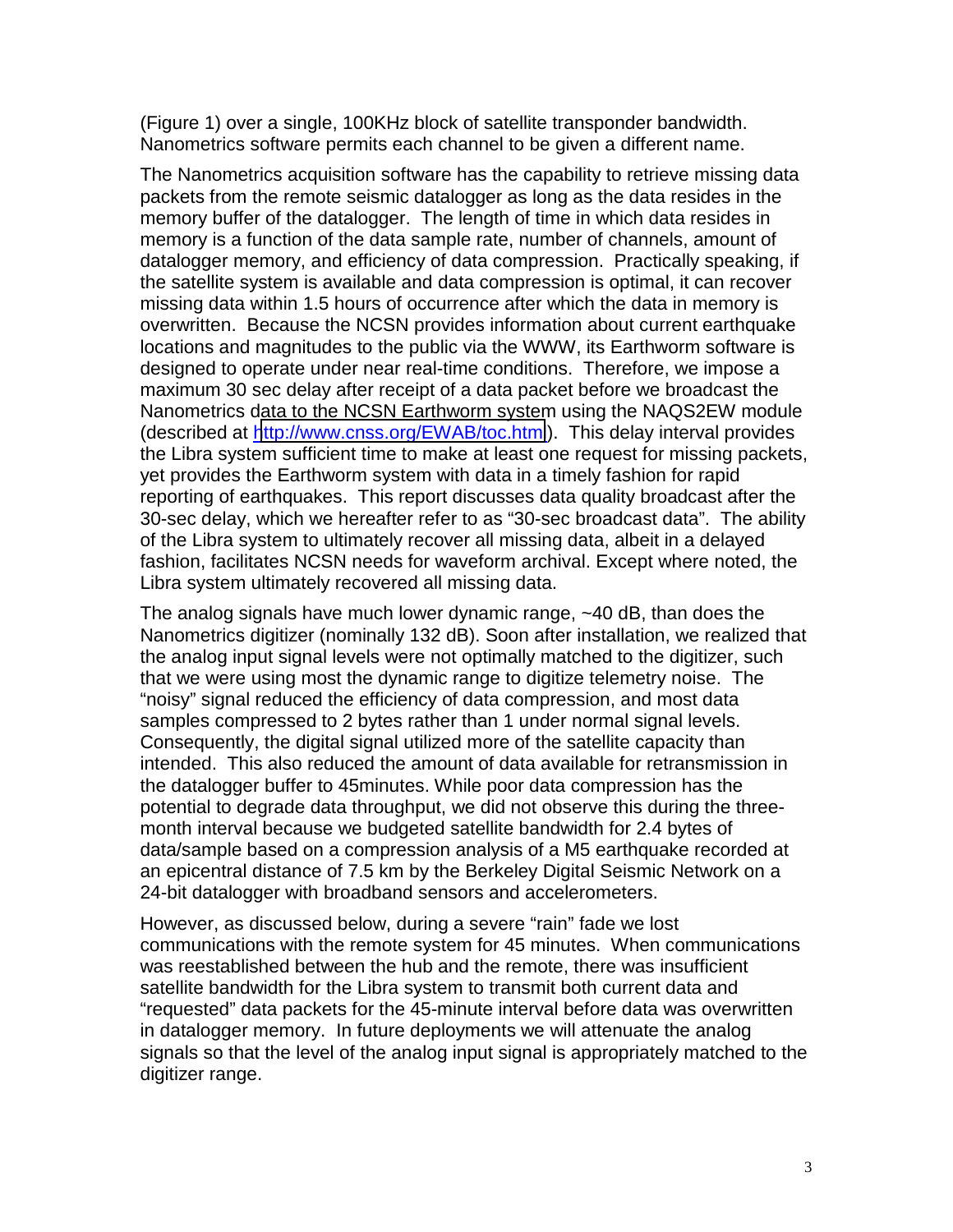## **Observations**

We illustrate "30-sec broadcast data " loss in two different ways. In Figure 2 we show the total data loss per day both in absolute seconds lost and as a percent of time lost per day. The latter metric is an acceptance specification shown in Appendix A and must be less than 1%/day on average. In Figure 3 we show the same information, but as histograms that show the number of gaps/day of various gap length. A feature of Nanometrics equipment is that channel 1 receives priority transmission if throughput is inadequate. While this feature is observed in the performance of each datalogger, we show only the first channel of each datalogger (see Figure 1) because the plots for channels 2-6 are nearly identical.

In the following discussion we note when all significant system outages occurred. We note whether the outages were due to the performance of the Libra system or whether the NCSN took down the system.

### 14 April 2000 – Rain Fade and Snow Storm

This outage occurred the same day that the remote site was reinstalled in Mammoth Lakes. The outage is not shown in Figures 2 and 3 because outage log files only commence on 20 April 2000. Even though the outage precedes the 3-month evaluation period, we discuss the event because it illustrates a weakness common to all satellite communication systems. Communication between the hub and remote was lost between the hours of 18:30 and 21:00. The onset of the fade was sudden and caused by a large thundercloud that passed overhead in Menlo Park. The duration lasted ~45 minutes. NCSN staff still in Mammoth Lakes, where it was sunny, confirmed that data acquisition there was unimpeded. Due to confusion about why the system lost connectivity, the NCSN rebooted the Carina, causing yet an additional 11 minutes of outage.

As the cloud sailed out of the path to the satellite, data resumed and throughput was 100%. The system then began requesting retransmission of data in the rain fade interval. Only channel 1 of each datalogger had nearly complete data for the fade interval. About 45% of that data was retransmitted. All other channels had 500-700 sec (out of 3600) still missing, in lots of small gaps. What data that was received was ~30-35% retransmitted. Subsequent analysis of the system performance revealed that data recovery through retransmission requests was impeded by the poor compression performance discussed above. We expect that data recovery will greatly improve when we attenuate the input analog signal level so that the analog data compresses to 1 byte.

No other weather-related outages were observed in the 3-month interval. In particular, there was a brief snowstorm at Mammoth Lakes earlier on 14 April 2000, and no data loss was observed.

#### 20 April 2000 – Move of Carina transceiver

At ~20:00 while the Libra system was operational, we dragged the cabinet hardware containing the Carina transceiver a few feet across the floor, closed its back door, then again pushed it back to the same position. The Carina hub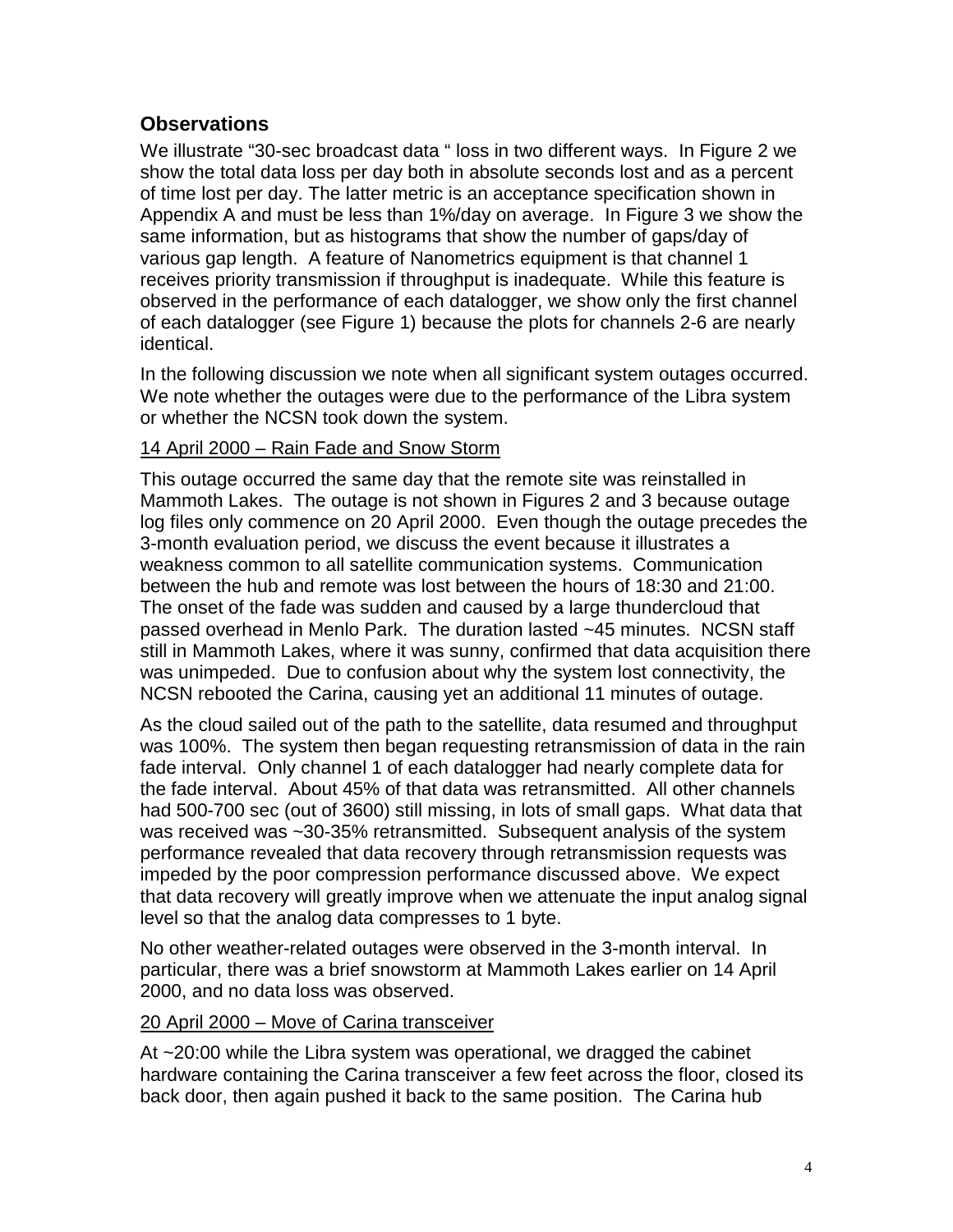stopped receiving any data at 20:09 by the system clock and automatically rebooted at 21:15 as programmed. It again failed to reestablish connectivity with the Cygnus. Signal level at the dish was verified to be ok. At 22:12 the NCSN staff performed a power-down on the Carina, disconnected and reconnected all cables, and restored power to the unit at 22:27. System still failed to establish connectivity with remote, so NCSN staff performed a software shutdown/reboot, and again verified that signal level at dish was ok. At 22:54 the Carina reestablished connectivity with remote. The system was off the air for approximately 2:46 (see Figures 2 and 3).

While we are unable to verify if the movement of the transceiver cabinet caused the system outage, the near coincidence and uniqueness of the event indicates a cause and effect. Nanometrics staff attempted to replicate the situation and was unsuccessful. They speculate that a cable may have a marginal connection. The NCSN has not tried to replicate the situation during the test period because we plan to move the Carina in September and will attempt to replicate the failure mode at that time.

#### 26 June 2000

The NCSN shut down the Carina for approximately 20 minutes to move the cabinet.

#### 18 July 2000

The power was off at the Mammoth Lakes Water Treatment facility for 73 minutes. All 3 data loggers and satellite system went down and automatically rebooted when power was restored. This was an unrecoverable data loss due to lack of a UPS.

#### Malfunctioning HRD24

Datalogger HRD1 (Figure 1) immediately malfunctioned after installation at Mammoth Lakes. The unit periodically rebooted, causing permanent data loss as shown in Figure 2 and the large numbers of gaps in Figure 3. The unit completely died on 13 May 2000 and was replaced on 24 May 2000. During this 11-day interval the "total amount of data lost per day" (Figure 2) is meaningless for HRD1. After the unit was replaced no further gaps occurred. These data gaps are not related to Libra performance.

#### Unexplained gaps

On 16 June 2000 a series of gaps as small 1 sec and exceeding 4 sec occurred, resulting in some disruption to near real-time (30 sec delay) broadcast of data (Figures 2 and 3). Approximately 1350 sec of data were delayed, but the data were ultimately recovered by retransmission requests. There was no indication in NCSN notes of any system maintenance activity on that day. Similar gaps occurred on 23 June 2000. These delayed transmissions may be weather related.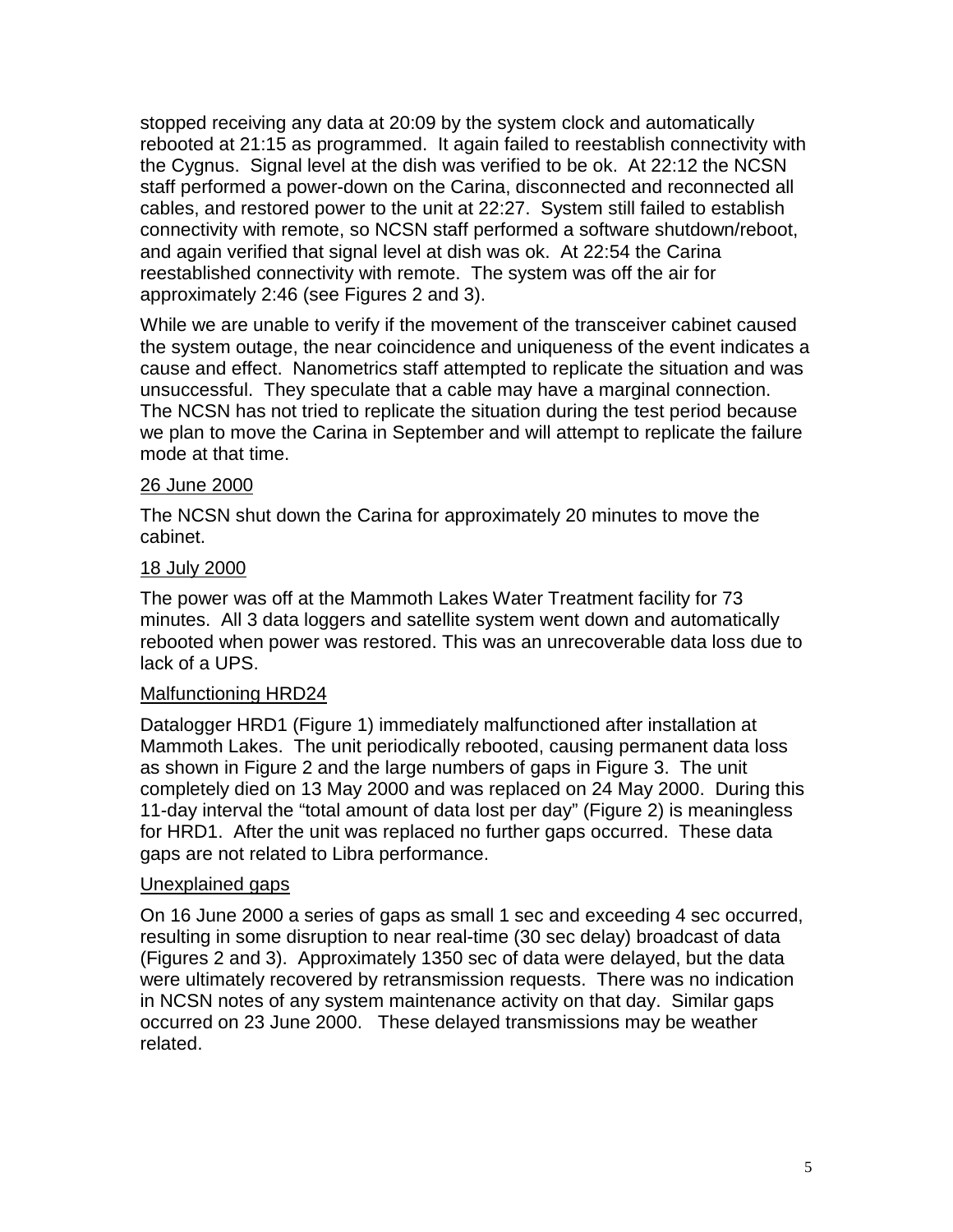## **Discussion**

The procurement by the NCSN of a satellite based seismic telemetry system specified requirements and evaluation criteria (Appendix A) that any vendor, including Nanometrics, must meet. The Nanometrics system, as purchased, met all of these requirements. The procurement also included three acceptance tests to be evaluated after 3 months of operation. In this section we discuss the performance of the Nanometrics Libra system with regard to these tests.

- 1) The data packet loss for initial transmission (after 30 sec) exceeded 1% per day on three days – 14 April due to rain fade, 20 April when the Carina was offline, and on 16 June 2000. On average, however, the initial data packet loss was near zero and the system meets the test.
- 2) The final data packet loss within the time interval available for retransmission (i.e., ~1.5 hour) did not exceed 0.01% per day except for the rain fade of 14 April and when the Carina was offline on 20 April 2000. In retrospect, this acceptance test is vague. The final packet loss is also a function of the amount of satellite bandwidth available for real-time and retransmit requests. If the amount satellite bandwidth leased were sufficient only to carry real-time data, then no system would be able to deliver retransmit requests. Conversely, if an "infinite" amount of bandwidth were available, then the test would be meaningless.

When we specified the satellite bandwidth, we did not anticipate that the digitization of analog system noise would compromise data compression. We now believe that if we appropriately attenuate the analog signal level to match the dynamic range of the digitizer that the satellite bandwidth we currently lease will be sufficient to will meet this test. Otherwise, we will allocate more satellite bandwidth. In any event, the Libra system performed as designed, given the available bandwidth on the satellite channel.

Regarding rain fade, in a VSAT system the manufacturer is responsible for insuring that its equipment meets specifications and is reliable. The space segment provider is responsible for preparing a link budget that guarantees a certain level of availability, in this case 99.9%. The most common solution to this problem is to negotiate more power on the satellite and thus gain more rain fade margin. We can also install more memory at the remote site to improve ultimate data recovery. A third and more costly approach to overcome the problem of downlink fade is to have a second hub at a second location.

3) No large earthquakes occurred during the 3-month evaluation period. Consequently, no evaluation is possible.

# **Conclusion**

During the evaluation period we observed two occasions where telemetry outages can be attributed to the Libra system. The first outage occurred on the day when the system was installed in Mammoth Lakes. That outage was due to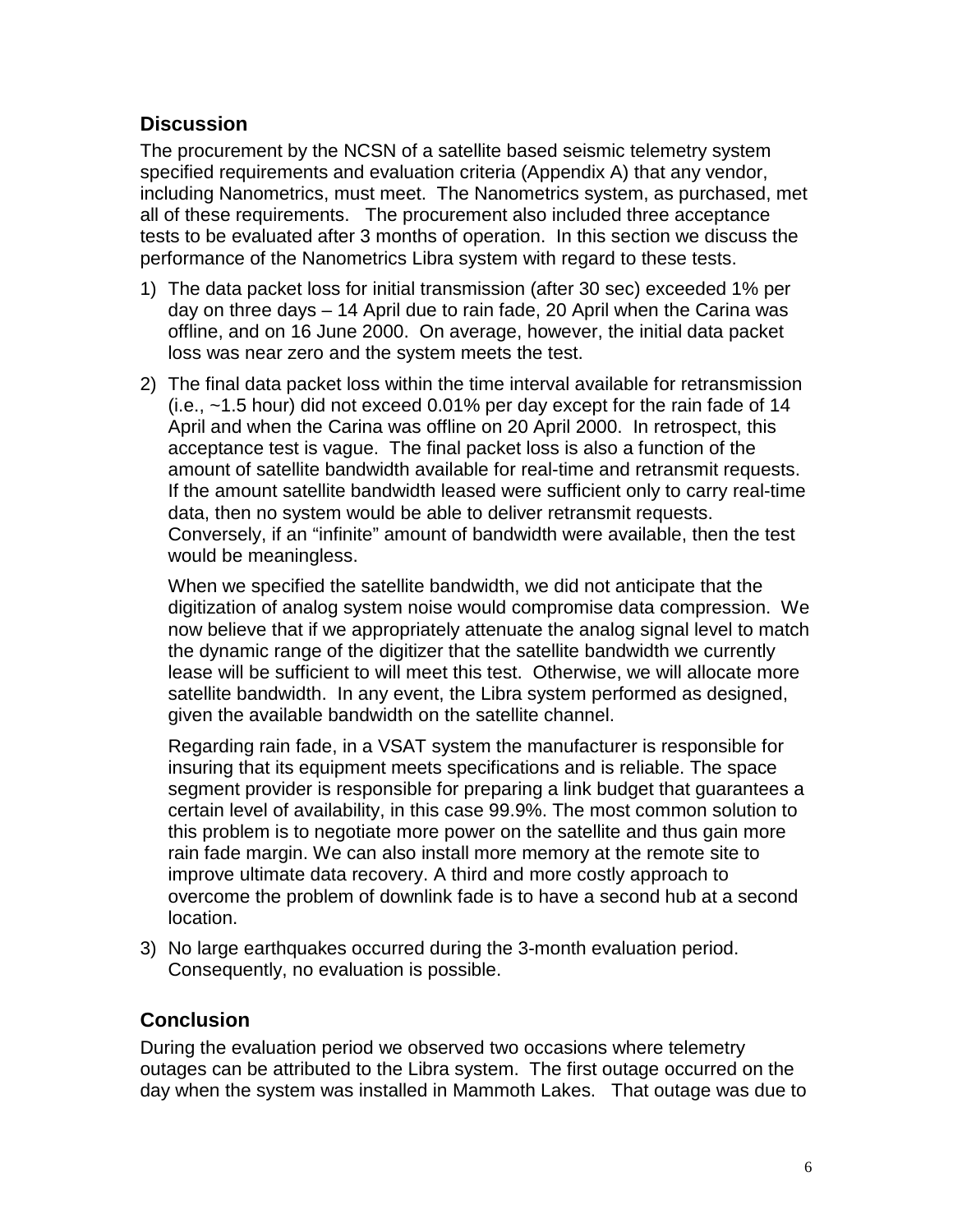"rain" fade, a weather phenomenon that affects all satellite telemetry systems. We believe we can reduce the likelihood of rain fades by increasing the transmit power to the satellite. The second outage occurred when the hub transceiver was moved slightly while the system was in operation. The latter outage has not been explained and may be due to a loose connection in the cabling. Otherwise, the system performed as advertised and data recovery under typical operating conditions met specifications. Other outages did occur, but we can attribute them to causes other than the Libra system.

Based on this three-month evaluation period, the Libra system appears to be a very reliable means of digital telemetry, can be deployed in remote locations in a few days, and offers a cost-effective solution to replacing the obsolete NCSN microwave system.

## **Acknowledgements**

Many people deserve thanks for making this project a success. Lynn Dietz deserves a great amount of credit for writing and supporting the data interface from the Libra system to our Earthworm system, configuring system hardware, troubleshooting and logging system performance, and managing the system on a daily basis. Likewise, Tom Burdette managed the complex installation of the physical hardware, such as king posts, dishes, and cabling in both Menlo Park and Mammoth Lakes. Gray Jensen participated in most aspects of the project, including system procurement, design of the analog-to-digital configuration at the remote end, and physical hardware installation. Bob McClearn, Lester Sutherland, Fred Fischer, Dave Reneau, Dave Croker, and Don Farrell installed equipment, aligned dishes, and troubleshot equipment. Will Kohler assembled and configured computers and networking for the installation. Don Ritchey assembled the VCO hardware for the analog-to-digital rack at Mammoth Lakes. Brad Tavner and Emil Farkas of Nanometrics provided on-site installation instructions, training, and follow-on support. Thanks to Lynn Dietz, Will Kohler, Tom Burdette, and Gray Jensen for their reviews of the report.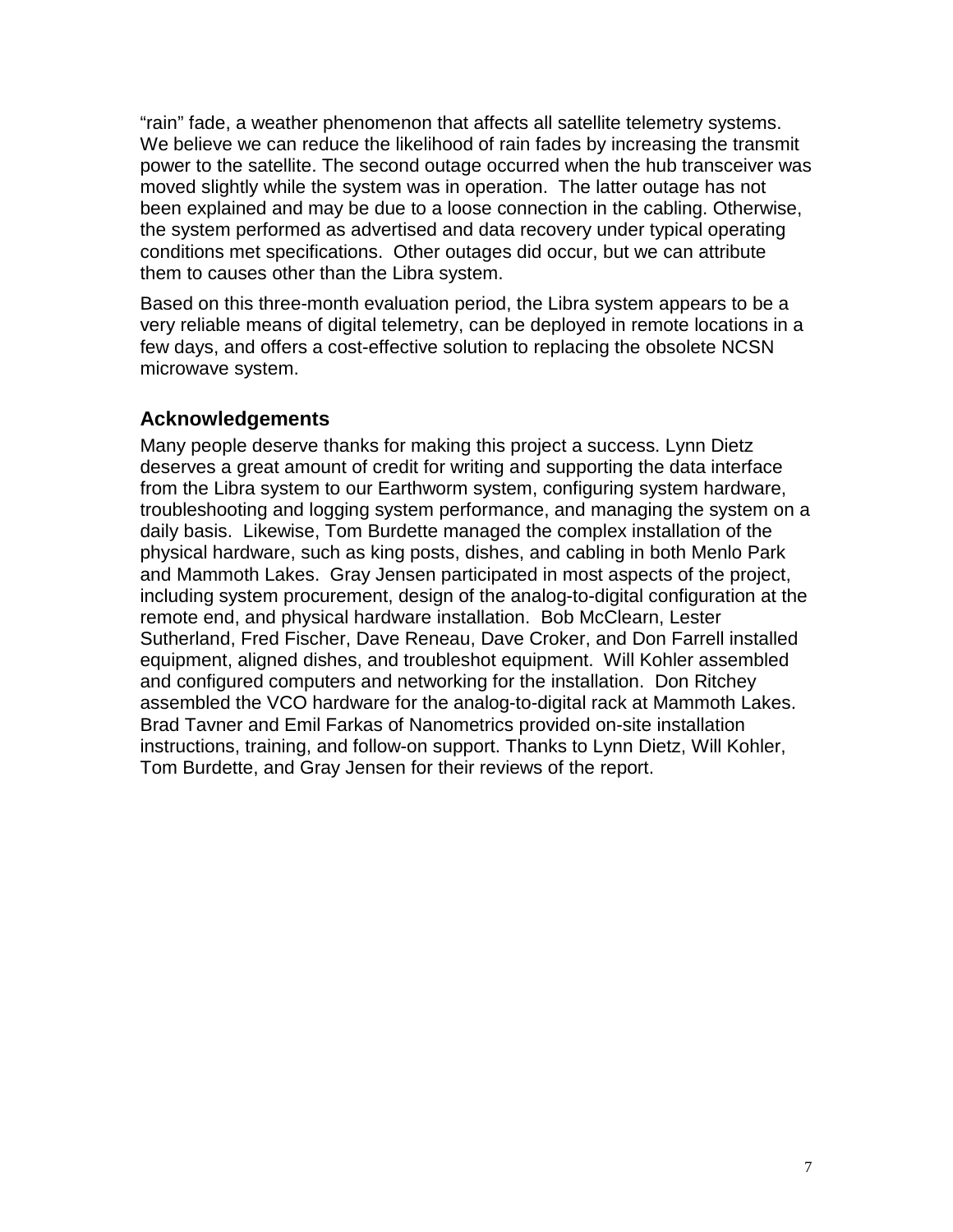Appendix A. Procurement requirements and evaluation criteria

# **Requirements**

The Northern California Seismic Network (NCSN) seeks to procure a system utilizing digital satellite telemetry to replace its analog microwave telemetry system. The system must be similar to or exceed the capabilities of the Libra Satellite Seismograph system developed by Nanometrics, Inc. The system must have the following features:

- All data must be continuously transmitted directly between the field VSAT, satellite, and the central data acquisition receive site (to be deployed in Menlo Park, CA) and not utilize any terrestrial communications lines (e.g., Internet or private telephone circuits) or multiple satellite hops.
- The NCSN has a substantial investment in Nanometrics HRD24 seismic dataloggers and wishes to make continued use of this investment. Software at VSAT must interface directly to a Nanometrics HRD24 datalogger and be able to request that the dataloggers re-transmit lost or corrupt data packets for the amount of data residing in the unit's memory.
- The system must be able to integrate at a single VSAT digital data from multiple, physically discrete seismic dataloggers, including those local to the VSAT, and that may be digitizing data at different sample rates and that may have different numbers of channels at each datalogger.
- Multiple VSAT units must be capable of sharing a single satellite link for transmitting their data to the central receive site.
- The central-site data acquisition software must function under a Solaris or NT operating system. Software must be able to broadcast continuously acquired seismic data within 1 sec in the USGS Earthworm UDP packet format, regardless of success of data transmission.
- The system must transmit data with maximum delay (from time of sample acquisition to receipt of sample by central-site acquisition software) no greater than 6 sec.
- The central-site data acquisition software must be able to acquire delayed data packets due to retransmit requests of lost/corrupted information, and provide that data, on request, in the proper time order to the USGS Earthworm system.
- The integrated software and hardware system must be in commercial production and in use by customers. The NCSN will not accept any hardware or software products in development.
- The system must be gradually expandable, such that ultimately the centralsite acquisition could receive and re-broadcast data to the USGS Earthworm system at rates of approximately 2 Mbytes/sec.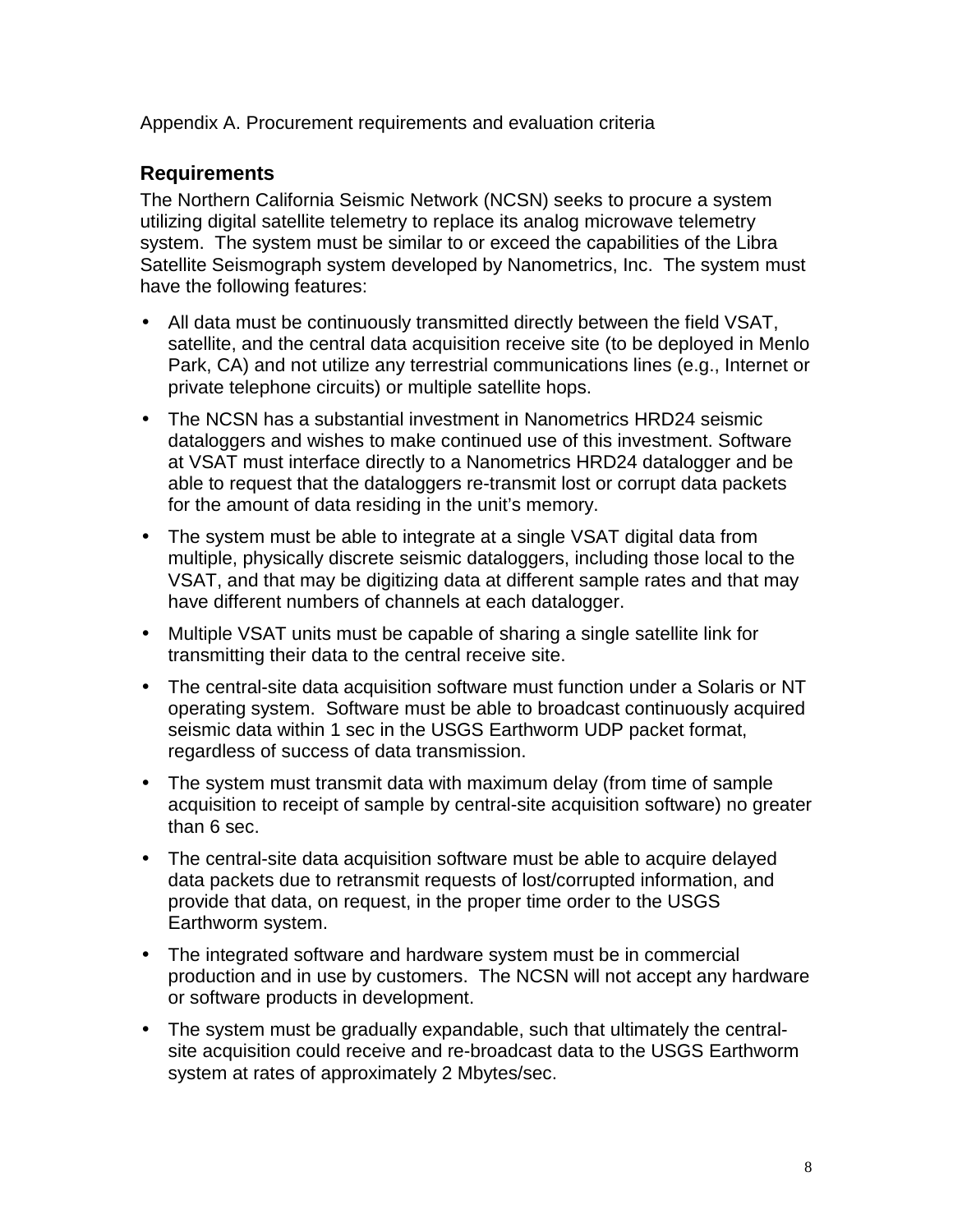• The system must be able to operate -20 $\degree$ C to +55 $\degree$ C with less than 30W power consumption, including VSAT, remote digitizer, and GPS

# **Evaluation criteria**

- Efficiency. A premium will be placed on systems that maximize bandwidth efficiency and minimize the number of VSAT's/hubs/space segments to transmit NCSN seismic data.
- Timely data delivery. While a premium is placed on efficient utilization of satellite space segment bandwidth, systems utilizing seismic compression algorithms to achieve higher telemetry bandwidth must be able to specify the anticipated delay in data transmission if compression is minimal during large earthquakes. The NCSN will provide a benchmark suite of seismograms to prospective vendors for reporting on the resulting amount (or lack thereof) of compression. The NCSN will take into consideration the degradation of compression during large earthquakes in evaluating the efficiency of data delivery.
- Ease of operation. A premium will be placed on telemetry systems that allow remote configuration of the VSAT's via the satellite. We will also place a premium on systems that allow remote monitoring of VSAT equipment status, such as temperature, supply voltage, and data integrity.
- Cost
- Timely delivery of hardware and software

# **Acceptance tests**

The following tests will be carried out. The criteria will be evaluated at the end of a 3-month operation period.

- 1. Subject to satellite availability (i.e., excluding rain fade, solar storm outages, satellite failure, etc.), data packet loss in initial transmission may not exceed, on average 1% per day for the entire space segment. Software gaps will be identified with NCSN "gap list" software or by software mutually agreed upon by the NCSN and vendor.
- 2. Final data packet loss within time interval available for retransmission from a 4 Mbyte memory buffer shall not exceed 0.01% per day for the entire space segment.
- 3. The system transmission throughput cannot significantly degrade during large or extended earthquake sequences. Should data transmission delays exceed time interval in digitizer buffer resulting in a permanent loss of data, the system will be considered to have failed to meet acceptance tests. Vendor is expected to supply NCSN with worst-case compression efficiency from NCSN-supplied benchmark seismograms in order to configure system with appropriate bandwidth per VSAT.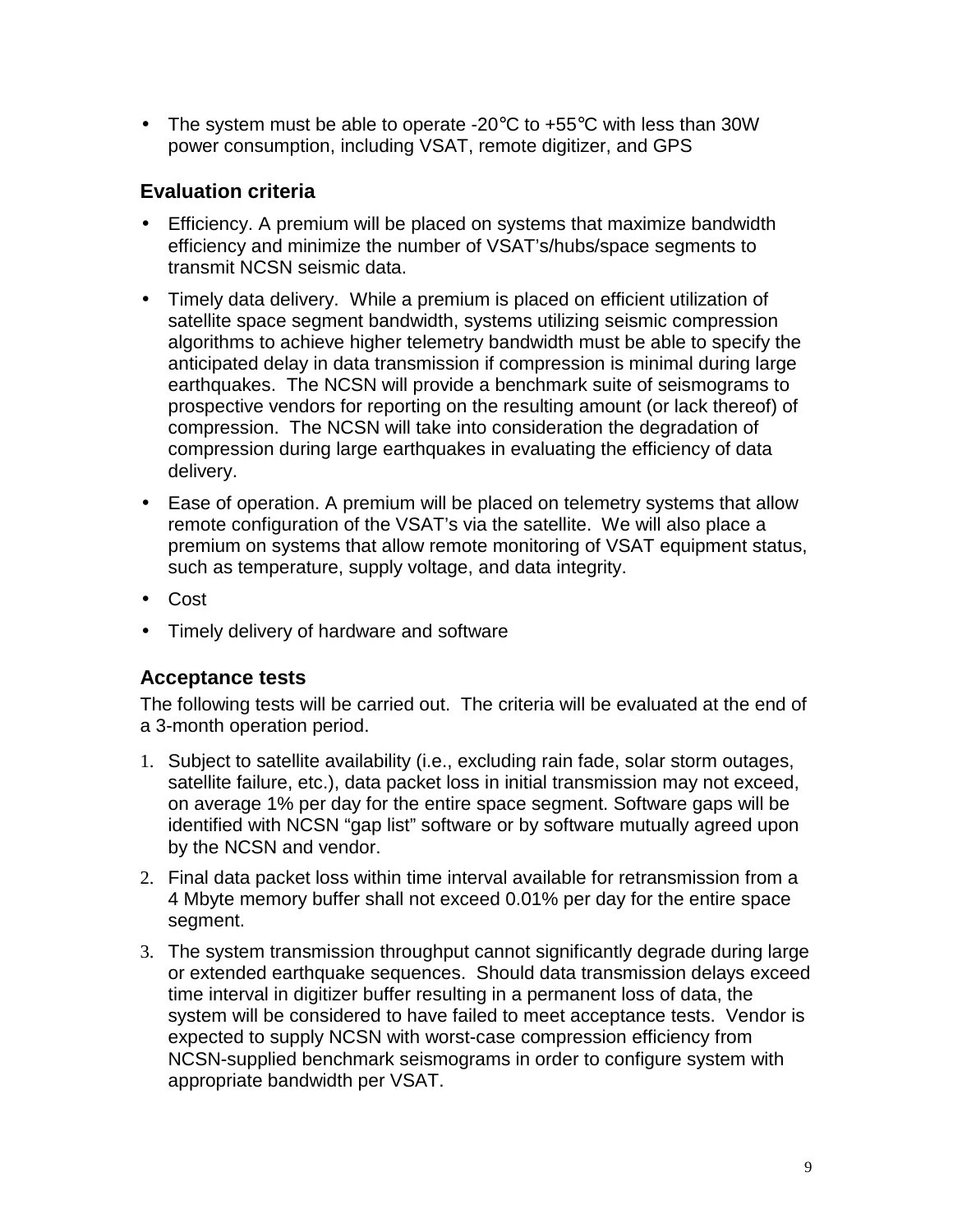

 Figure 1. Nanometrics configuration in the NCSN. Shaded block at lower left hand side represents configuration of Cygnus hardware, networking, and data loggers at Mammoth Lakes. Shaded block in upper half of diagram represents Carina hardware, networking, and acquisition computers at the NCSN.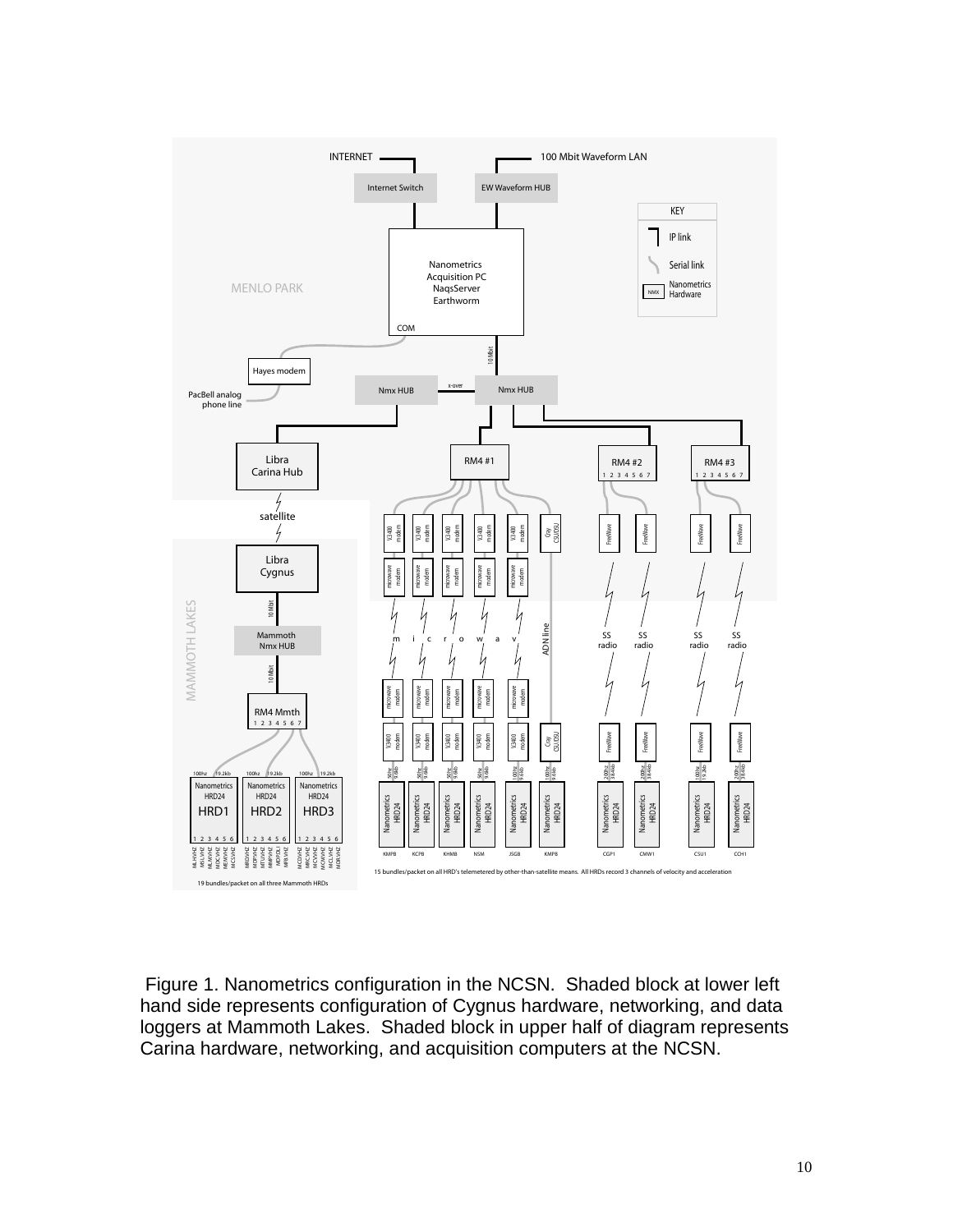

Figure 2. Total amount of data lost per day for "30-sec" broadcast data. Only channel 1 of each datalogger is shown.